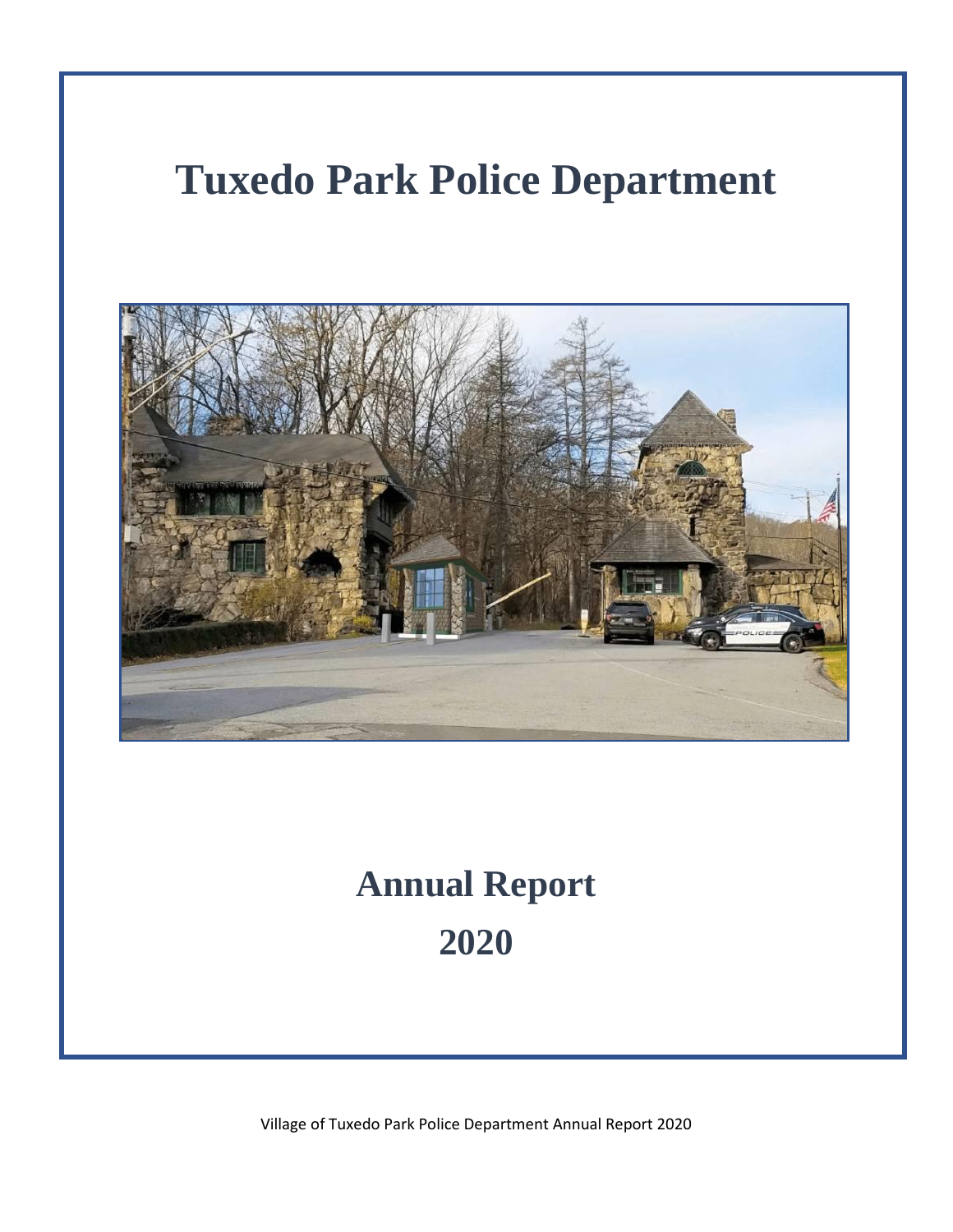# **MISSION STATEMENT**

The Tuxedo Park Police Department will deliver effective and responsive law enforcement services to all persons within the Village of Tuxedo Park in a fair and equitable manner, respecting the rights of all regardless of race, creed, religion, sexual orientation, color or origin.

We are committed to making sure that every citizen with whom we interact is treated with dignity, compassion, and a sense of professionalism.

As an integral part of the Tuxedo Park community, we are committed to communicating with those that we serve, and strive to maintain the trust and confidence of our citizens while working to improve the quality of life for the entire community by:

- ➢ **Protecting life and property;**
- ➢ **Preventing crime;**
- ➢ **Enforcing laws;**
- ➢ **Maintaining order for all citizens.**

It is essential for all members to remember that in the execution of our duties we act not for ourselves, but for the good of the public; we respect and protect the rights of all citizens and perform our duties with honesty, zeal, courage, discretion, fidelity and sound judgment.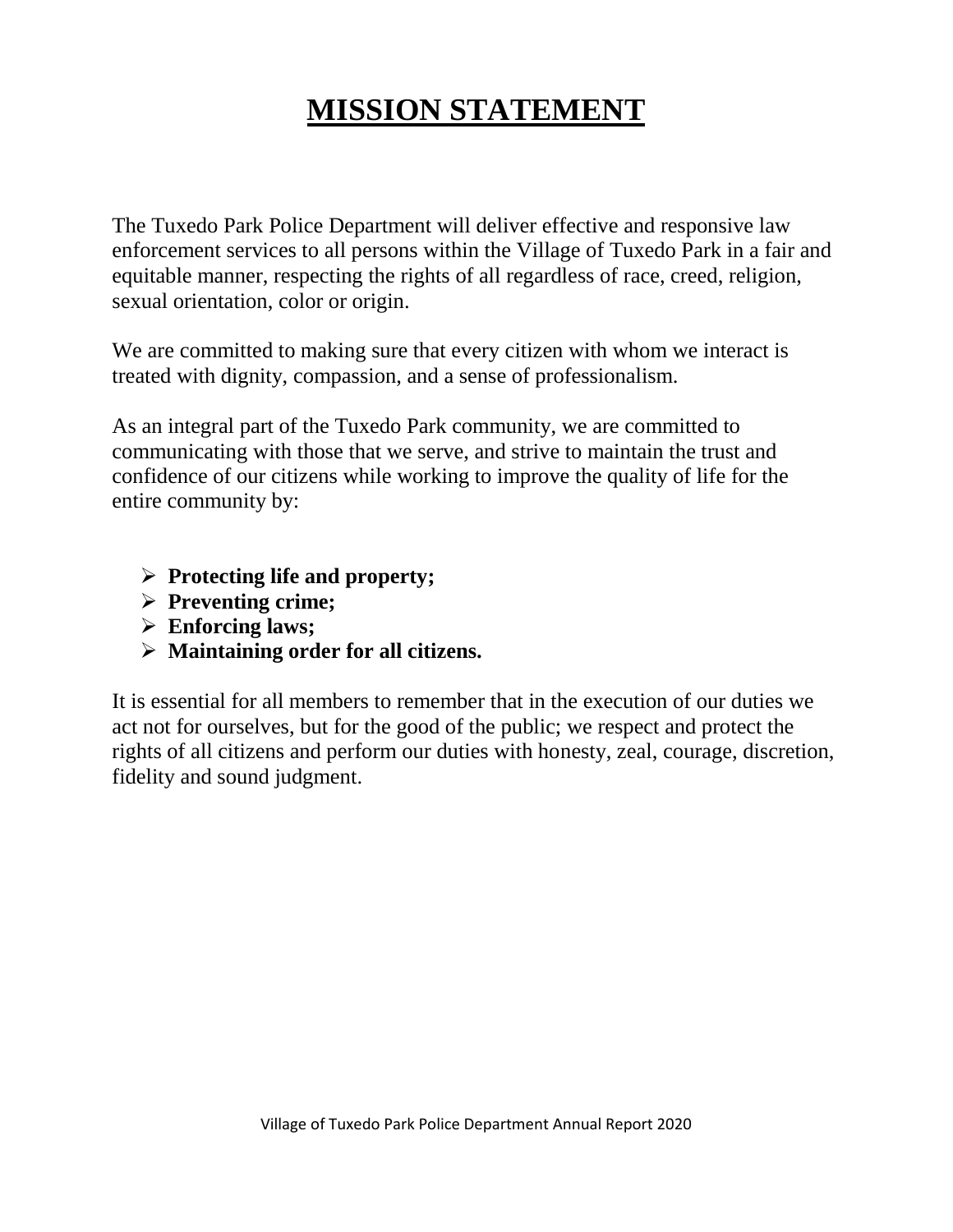# **MESSAGE FROM THE CHIEF**

I am proud to offer this report detailing our activity during the calendar year of 2020. I hope you find it both interesting and beneficial. I regularly review the way we deploy our resources in an effort to increase our ability to respond to the needs of the community and to maximize the resources. The department stays aware of current technological advances and strives to provide the most up-to-date information and equipment for our staff. We are always exploring innovative ways to work with individuals and organizations to make our community an even better place to live and work.

The Tuxedo Park Police Department uses Community Policing principles as one of our main focuses and our officers are reminded of this daily. Unfortunately, due to the Covid-19 pandemic that rocked the world, some of our community policing incentives are on hold due to social distancing and crowd gathering guidelines.

The department continues to seek and recruit quality personnel who are geared towards community policing. It is important while striving to be on the cutting edge of law enforcement technology and to operate within a budget created during tough economic times. Remaining current with state-of-the-art technology and changing trends within the law enforcement community keeps our officers and staff enthusiastic about their chosen profession, while increasing their productivity and drive to serve the community.

I have been serving as your Chief of Police since February 21, 2020 and I take the responsibility and trust that you have placed in me as your chief very seriously. My efforts are focused on providing the highest caliber of police services possible while remaining fiscally responsible to the taxpayers. The men and women of the Tuxedo Park Police Department will continue to serve our residents and visitors in a professional and caring manner.

I would encourage any and all feedback on my job performance, as well as the services of the police department as a whole.

Sincerely,

David Contin

David Conklin Chief of Police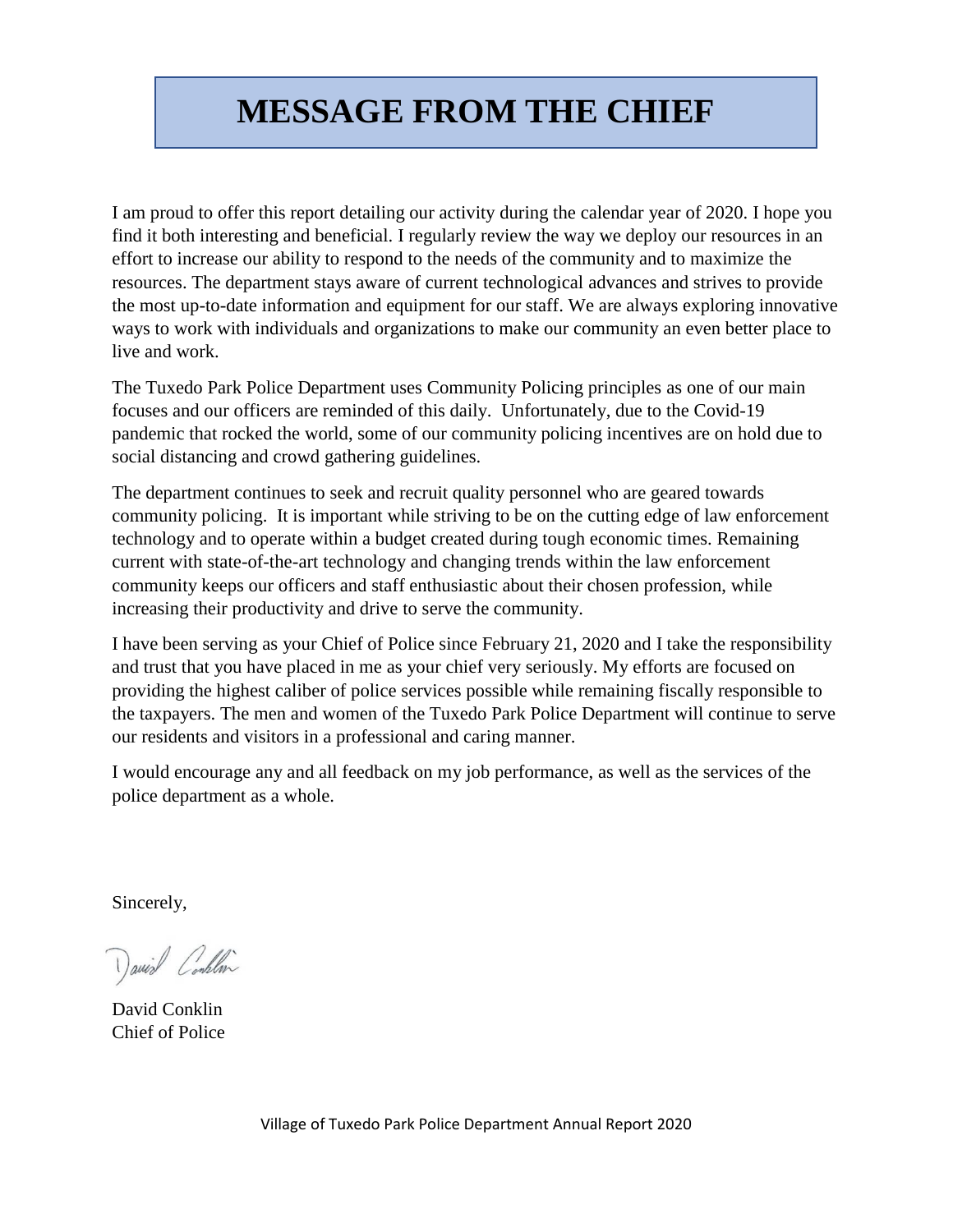# **PERSONNEL**

- o The Tuxedo Park Police Department operates 24 hours per day, 7 days per week.
- o We are staffed by 4 full-time police officers, 21 part time officers and 1 civilian staff (Clerk). Two police Officers are on duty for each shift; 1 assigned to the desk and 1 assigned to patrol.
- o Chief Conklin is Full Time status at 20 hours per week
- o Sergeant Taback has been on medical leave since August 2019.

| <b>FULL TIME</b> |                        |                     |
|------------------|------------------------|---------------------|
| <b>RANK</b>      | <b>NAME</b>            | <b>DATE OF HIRE</b> |
| Chief            | David Conklin          | 02/21/2020          |
| Sergeant         | Michael Taback         | 6/1/2011            |
| PO               | Daniel Sutherland      | 4/12/2012           |
| PO               | Max Sirrine            | 7/24/2017           |
| <b>PART TIME</b> |                        |                     |
| PO               | <b>Clifford Ader</b>   | 6/17/2020           |
| PO               | <b>James Ascione</b>   | 6/2/2017            |
| PO               | <b>Frank Basile</b>    | 9/28/2019           |
| PO               | Brian Benjamin         | 5/23/2018           |
| PO               | Thomas Bonkowski       | 7/1/2019            |
| PO               | Vinny D'Amato          | 5/13/2003           |
| PO               | <b>Matthew Jackson</b> | 2/21/2017           |
| PO               | Eric Johnson           | 8/2/2016            |
| PO               | Rodney Krinke          | 11/14/2006          |
| PO               | <b>Brian Levy</b>      | 4/16/2020           |
| PO               | <b>Timothy Lowery</b>  | 11/4/2016           |
| PO               | <b>Eric Meislahn</b>   | 7/2/2020            |
| PO               | <b>Johnny Motz</b>     | 9/5/2017            |
| PO               | Joseph Panzica         | 6/17/2016           |
| PO               | Louis Roman            | 10/10/2016          |
| PO               | <b>Joseph Saetta</b>   | 7/2/2020            |
| PO               | <b>Kenneth Sanford</b> | 3/18/2020           |
| PO               | <b>Ryan Smith</b>      | 2/21/2017           |
| PO               | <b>Tyler Stark</b>     | 5/20/2020           |
| PO               | Neil Watt              | 9/3/2016            |
| <b>CLERK</b>     |                        |                     |
|                  | Denise Spalthoff       | 12/10/2001          |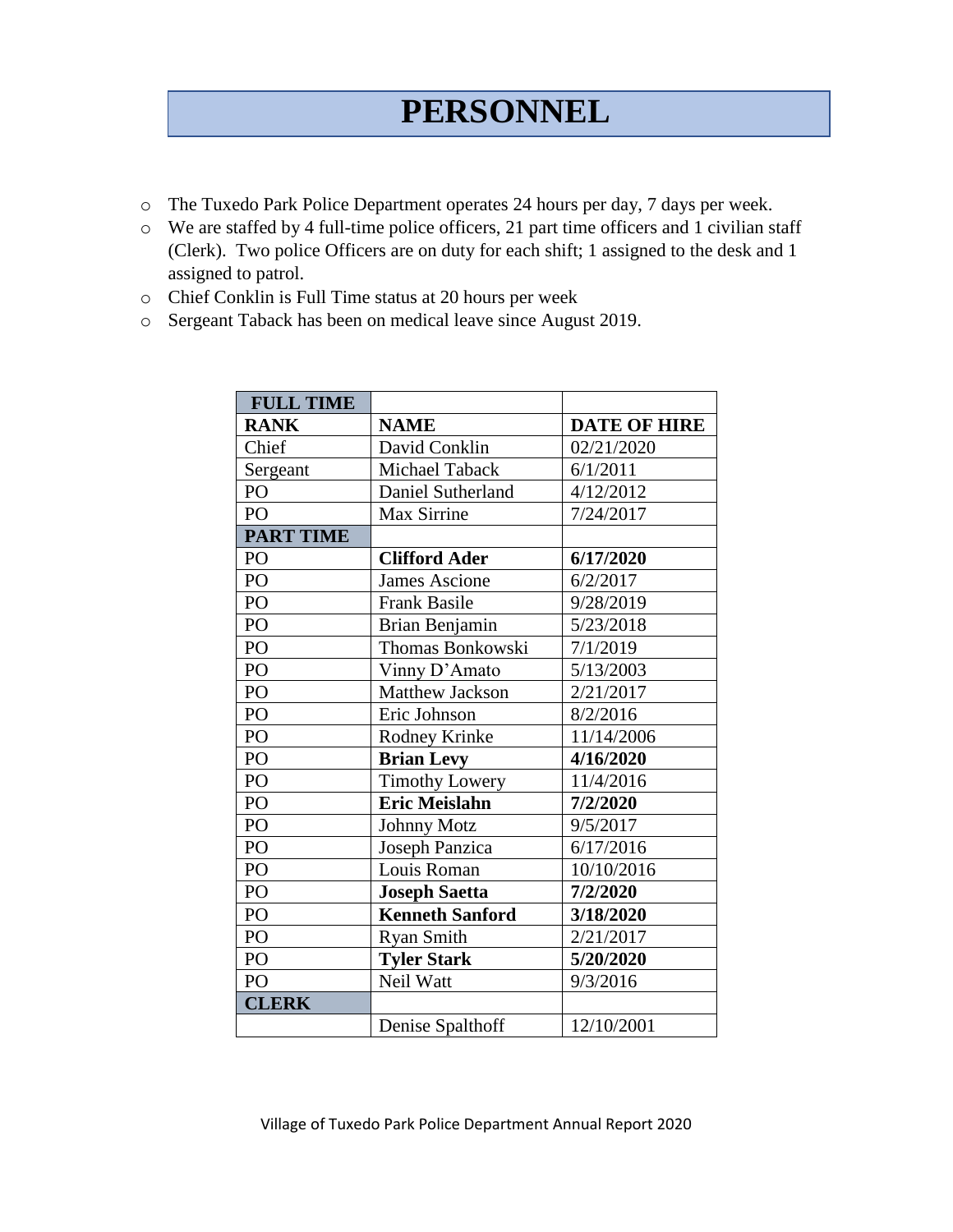# **DEPARTMENT ACTIVITY**

#### **3 Year Annual Statistics**

| <b>Totals</b>                  | 2020  | 2019  | 2018  |
|--------------------------------|-------|-------|-------|
| <b>Total Calls for Service</b> | 3,136 | 3,901 | 4,138 |
| <b>Criminal Complaints</b>     | 42.   | 39    | 54    |
| <b>Arrests Made*</b>           | 20    | 25    |       |
| <b>Traffic Tickets Issued</b>  | 165   | 140   | 236   |
| <b>Motor Vehicle Accidents</b> |       | 12    |       |

#### **Traffic Tickets:**

- o Our police officers stopped 248 vehicles
- o 165 tickets were issued
- o 28 speeding tickets issued compared to 29 in 2019 (2018 and back we have no records)
- o 83 Warnings were issued

#### **Arrests:**

|                                                  | 2020 | 2019 | 2018 |
|--------------------------------------------------|------|------|------|
| Driving with suspended license or registration   | 16   | 15   |      |
| <b>Trespassing</b>                               |      |      |      |
| <b>Mental Health Law</b>                         | っ    |      |      |
| <b>Village Code Violation (noise, dogs, etc)</b> |      |      |      |
| <b>Unlawful Possession of Marihuana</b>          | ∍    |      |      |
| <b>Menacing</b>                                  |      |      |      |
| <b>Fishing without a license</b>                 |      |      |      |
| Driving while intoxicated                        |      |      |      |
| <b>Harassment</b>                                |      |      |      |
| <b>Unlawful Imprisonment</b>                     |      |      |      |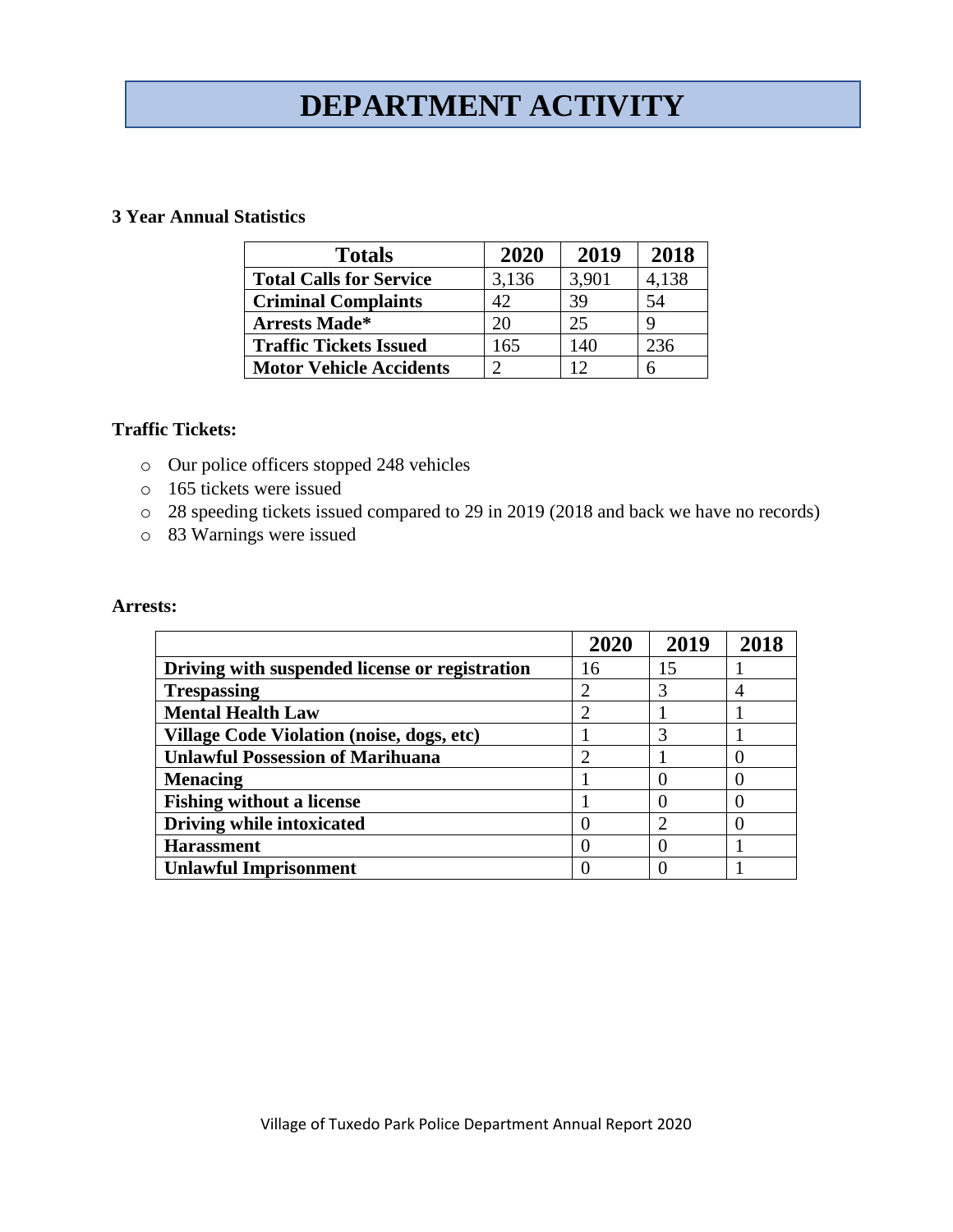# **DEPARTMENT TRAINING**

Other than annual Firearms, In-Service training was pretty much not existent in the Tuxedo park Police Department. In-Service and refresher training is very important for police officers and is required to help mitigate potential liability on the village.

Being that I am a New York State Certified Instructor and relying on Police Officer Clifford Ader who is also a Professor of Criminal Justice at the Rockland Community College, I was able to have all of our police officers take part in in-service training. Firearms qualifications are done by two of our police officers who are New York State Certified Firearms Instructors. Firearms qualifications are required to be done annually in accordance with New York State Law. The qualifications entail 4 hours of overtime for two full time officers and 4 hours of pay for each part time officer. All of the other training did not cost the village any money as the training was done while the officers were working.

All police officers in the department have received the following training in 2020:

- $\triangleright$  Firearms qualifications
- ➢ Use of Force Refresher Course
- ➢ Implicit Bias Awareness Training
- ➢ Procedural Justice Training
- ➢ Report Writing
- ➢ Sexual Harassment

Additional training will continue annually.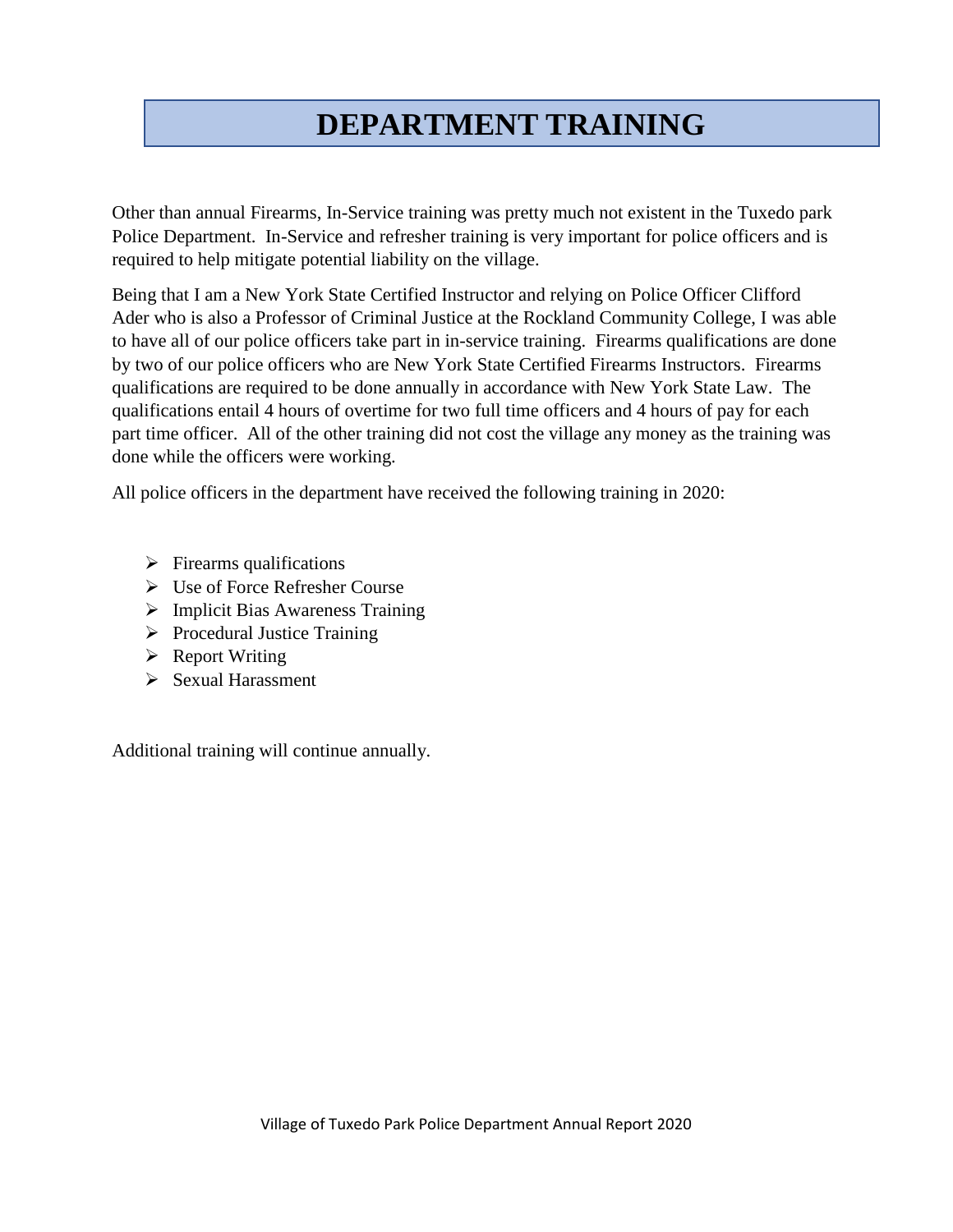## **FISCAL MANAGEMENT**

#### **POLICE DEPARTMENT BUDGET:**

- $\circ$  The Police Department Annual Budget is  $\frac{$972,682}{2}$  is approximately 23% of the total Village budget, excluding personnel costs such as health insurance, workers compensation insurance and retirement for full time employees.
- o The police department budget does not contain "fluff" and the majority of the budget is for personnel costs.

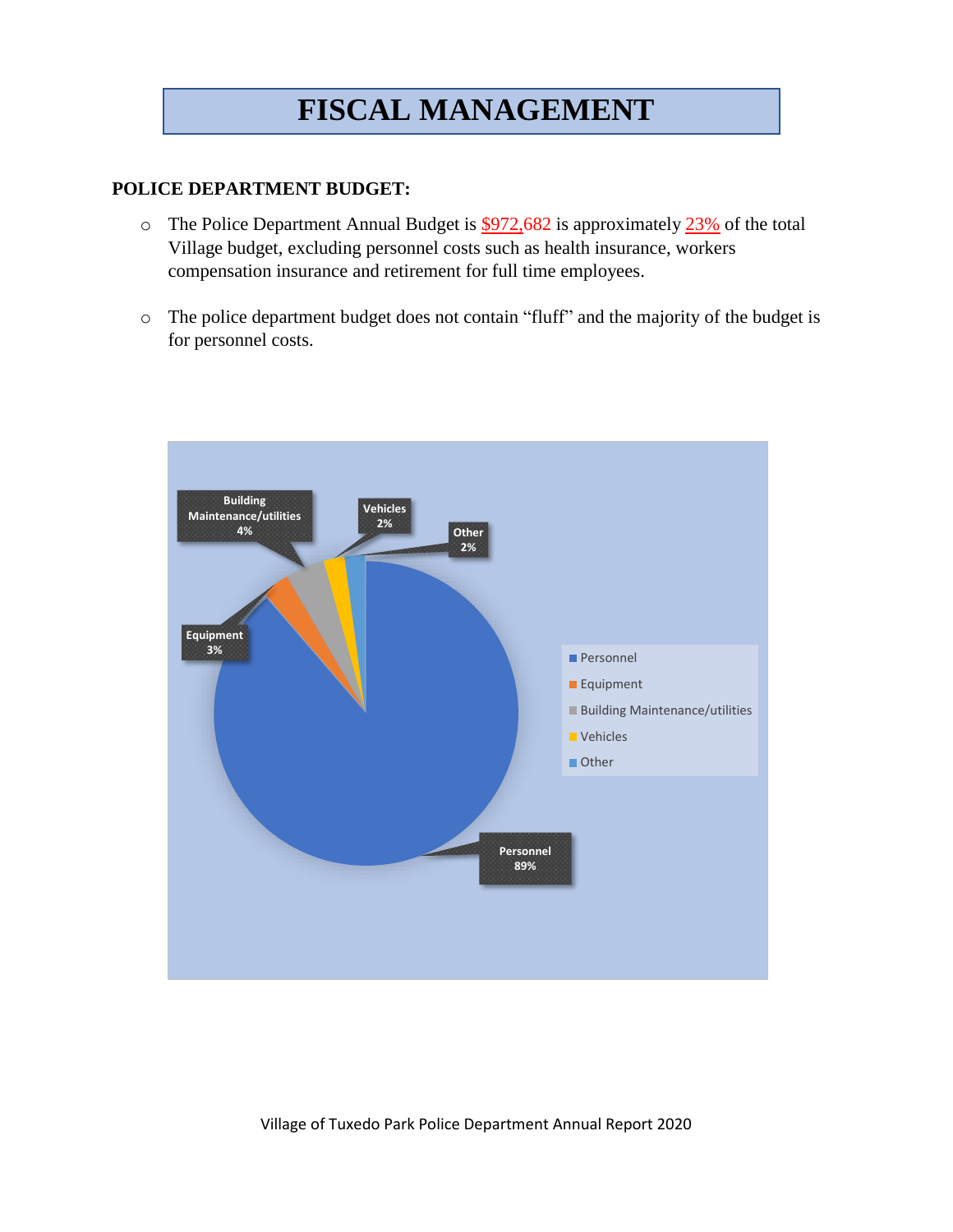### **OVERTIME**

#### **Overtime:**

- o Overtime was a large part of personnel costs prior to 2020.
- o Through proper schedule management and personnel recruitment, overtime costs have gone down tremendously.

#### **Overtime Hours/Costs:**

| <b>Fiscal Year</b>    | <b>Overtime Hours</b> | Cost        |
|-----------------------|-----------------------|-------------|
| FY 2017-2018          | 565.25                | \$33,661.27 |
| $FY 2018 - 2019$      | 586.25                | \$40,754.66 |
| FY 2019-2020          | 1,156.5               | \$73,025.62 |
| $6/1/2020 - 12/31/20$ | 28.5                  | \$1,766.10  |